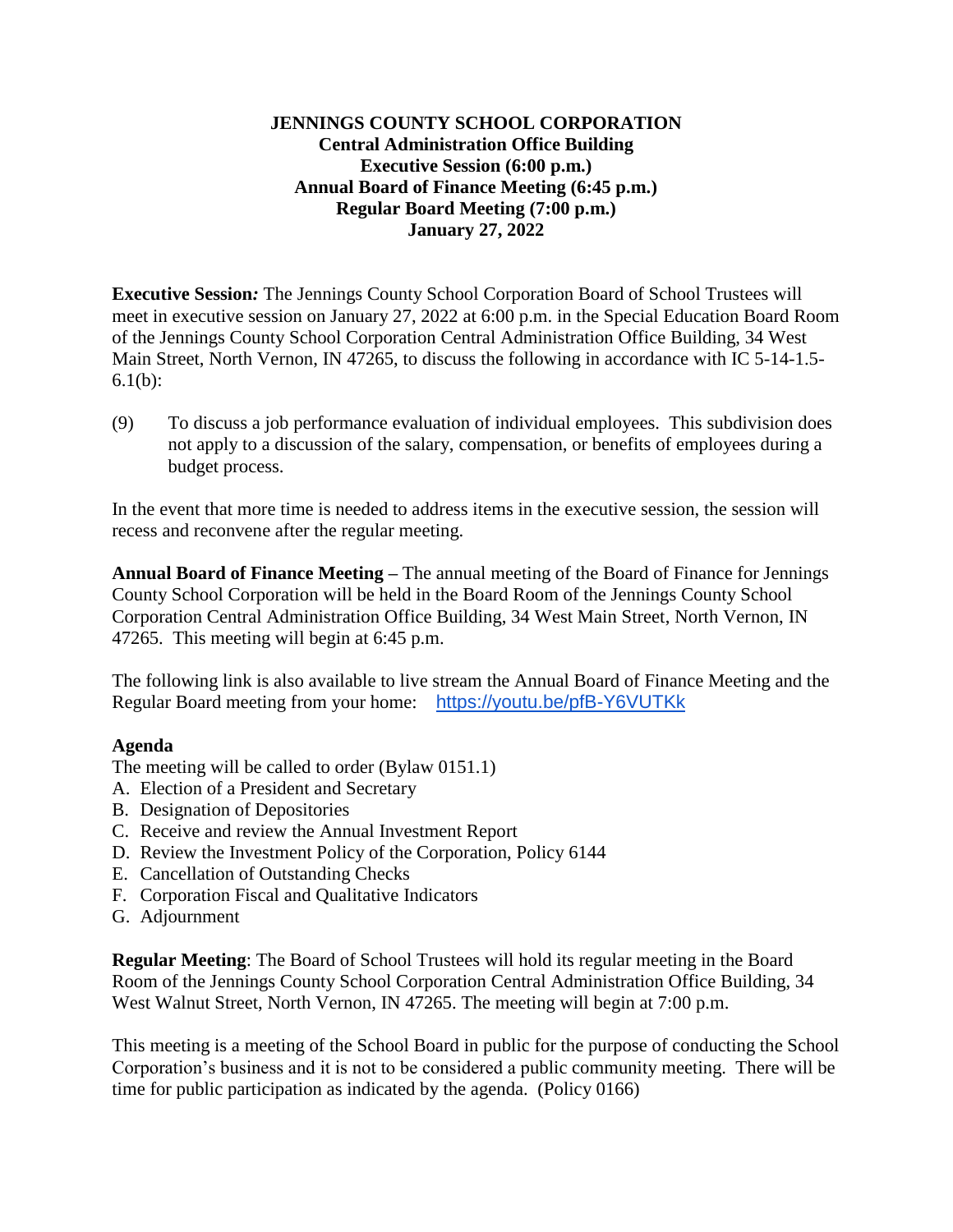Consent Agenda Items (Bylaw 0166.1) – Consent agenda items are those items for which Board members have reviewed the information provided to them and all of the Board members approve of the action noted within the public notes. If any Board member has a concern about an item, he/she will request that the item be removed from this grouping to be voted upon individually. The following consent agenda items will be presented for approval without discussion:

- III. Minutes;
- VIA2. Field Trips;
- VIB1. Professional Staff: Leaves;
- VIB2. Professional Staff: Resignations, Retirements;
- VIB4. Conference Requests;
- VIC1. Support Staff: Leaves;
- VIC2. Support Staff: Resignations, Retirements;
- VIC4. Conference Requests;
- VII. Claims;

Agenda Information Items – Information items are those items that the Board members are given to review. If a Board member wishes to discuss any of these items, he/she will indicate that the item(s) be removed from this grouping for discussion during the meeting.

The following information items will be shared with the Board:

VIIIA1. Essential Service Committee Meeting Minutes 12/21/2021.

## **Agenda**

I. Pledge

The President will open the meeting with the Pledge of Allegiance.

- II. Consent Agenda Items
- III. Minutes of the Executive Session and the Regular Board Meeting of January 13, 2022.
- IV. Community Non-Agenda Items
	- The President will ask if anyone would like to speak on an item not on the agenda.
	- **Stronger Together Recognition**
		- ▶ Barb Patterson, JCS Bus Driver
		- $\triangleright$  Taryn Broadus, Director of Nursing
- V. Old Business
	- A. NEOLA
		- 1. NEOLA Policy 3122.02, Nondiscrimination Based on Genetic Information of the Employee, Second Reading
		- 2. NEOLA Policy 3123, Section 504/ADA Prohibition Against Disability Discrimination in Employment, Second Reading.
		- 3. NEOLA Policy 3362, Anti-Harassment, Second Reading.
		- 4. NEOLA Policy 4122, Nondiscrimination and Equal Employment Opportunity, Second Reading.
		- 5. NEOLA Policy 4122.02, Nondiscrimination Based on Genetic Information of the Employee, Second Reading.
		- 6. NEOLA Policy 4123, Section 504/ADA Prohibition Against Disability Discrimination in Employment, Second Reading.
		- 7. NEOLA Policy 4362, Anti-Harassment, Second Reading.
		- 8. NEOLA Policy 5517, Anti-Harassment, Second Reading.